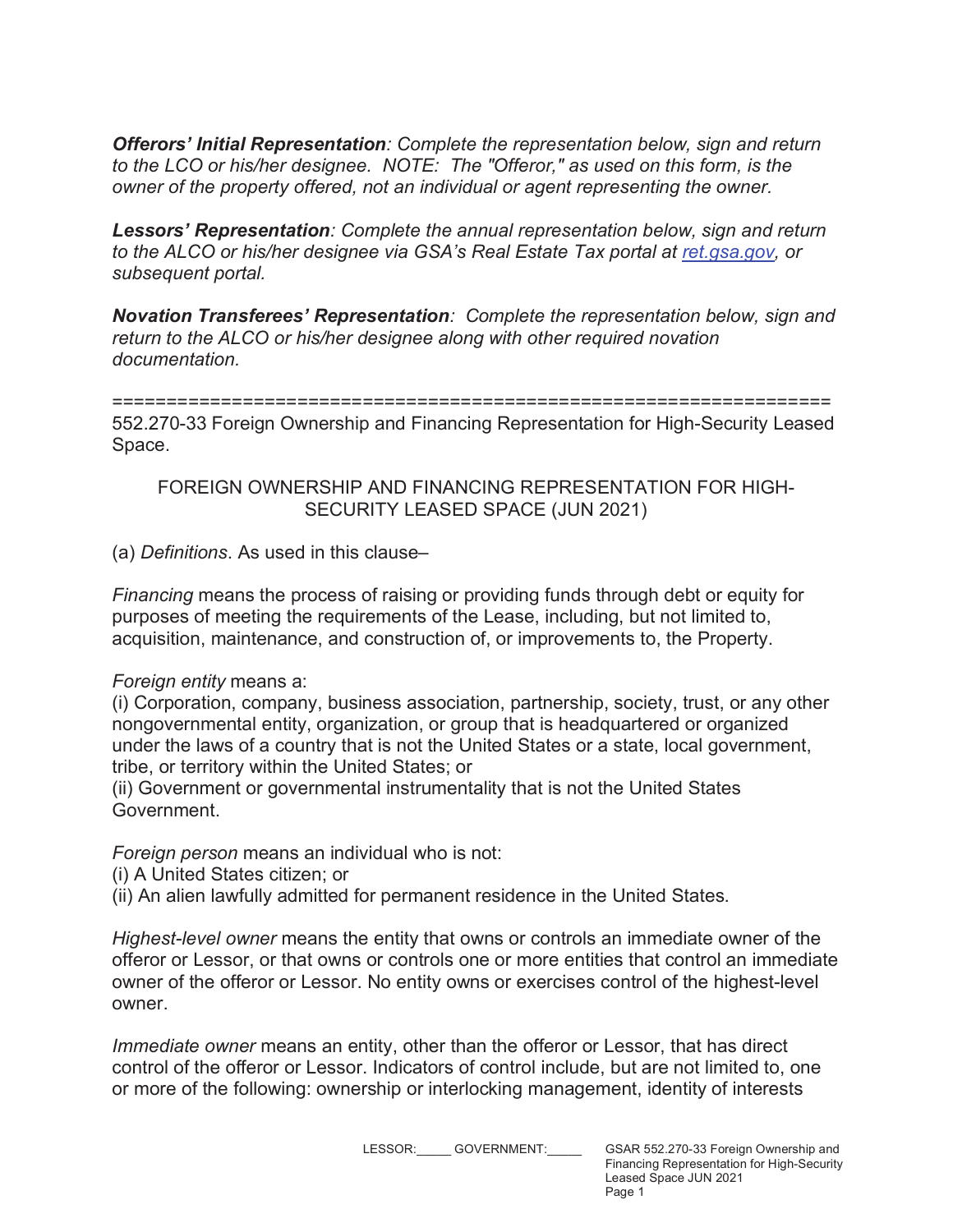among family members, shared facilities and equipment, and the common use of employees.

*Unique entity identifier* means a number or other identifier used to identify a specific commercial, nonprofit, or Government entity. See www.sam.gov for the designated entity for establishing unique entity identifiers.

(b) *Timing*. The Offeror or Lessor shall complete this representation when submitting a proposal. If the Offeror is the successful awardee, the Offeror (now Lessor) shall review, update, and provide this representation on an annual basis, reflecting all changes to immediate owner, highest-level owner and financing during the preceding 1-year period, starting one year from the Lease Term Effective Date through final payment of any contract. If the Lessor intends to transfer the lease to a successor in interest under the circumstances set forth in FAR 42.1204, the Lessor shall submit this representation to the Lease Contracting Officer with any request to novate the lease. The Offeror or Lessor is responsible for the currency, accuracy and completeness of the data disclosed, and for any liability resulting from the Government's reliance on inaccurate or incomplete data.

(c) *Immediate owner*.

(1) The Offeror or Lessor represents that it  $\Box$  does or  $\Box$  does not have an immediate owner.

(2) If the Offeror or Lessor indicates "does" in paragraph (c)(1) of this clause, then enter the following information for the immediate owner. If the offeror or Lessor has more than one immediate owner (e.g., joint venture), then the offeror or Lessor shall provide the information for each entity.

| Legal name<br>(do not use a "doing business as" name) |  |
|-------------------------------------------------------|--|
| Unique entity identifier<br>(if available)            |  |

(3) If the Offeror or Lessor indicates "does" in paragraph (c)(1) of this clause, then complete this additional representation: Is the immediate owner a foreign entity?:  $\sqcap$  Yes or  $\sqcap$  No.

(4) If the Offeror or Lessor indicates "does" in paragraph (c)(1) of this clause, then complete this additional representation: Is the immediate owner a foreign person?:  $\sqcap$  Yes or  $\sqcap$  No.

(5) If the Offeror or Lessor indicates "Yes" in either paragraph (c)(3) or (4) of this clause, indicating that there is foreign ownership (as a foreign entity or foreign person), then enter the following information for the foreign owner (respond for each as applicable).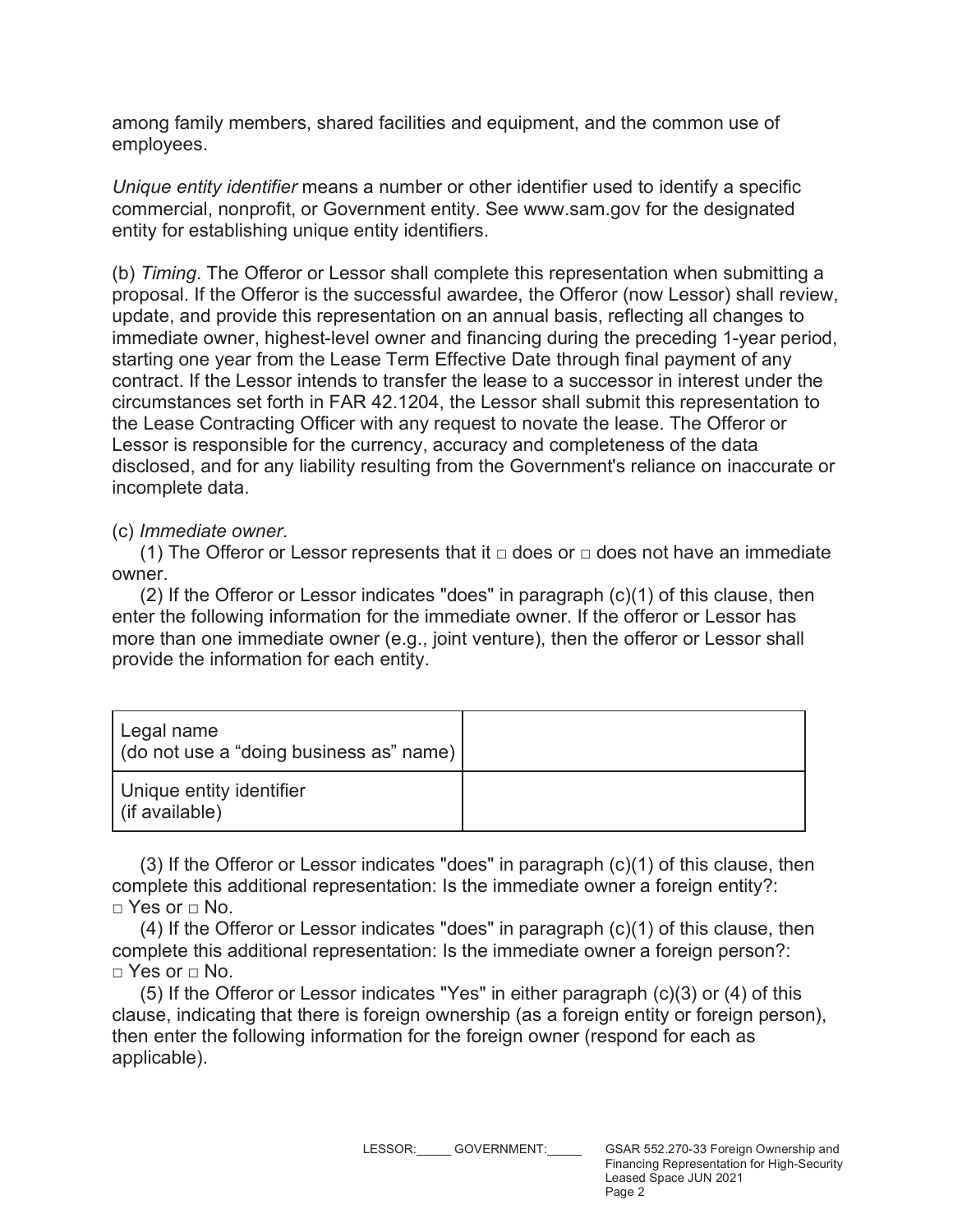| <b>Physical address</b> |  |
|-------------------------|--|
| <b>Country</b>          |  |

(d) *Highest-level owner*.

(1) The Offeror or Lessor represents that the immediate owner, if any,  $\Box$  is or  $\Box$  is not owned or controlled by another entity?

(2) If the Offeror or Lessor indicates "is" in paragraph (d)(1) of this clause, indicating that the immediate owner is owned or controlled by another entity, then enter the following information for the highest-level owner.

| Legal name<br>(do not use a "doing business as" name) |  |
|-------------------------------------------------------|--|
| Unique entity identifier<br>(if available)            |  |

(3) If the Offeror or Lessor indicates "is" in paragraph (d)(1) of this clause, then complete this additional representation: Is the highest-level owner a foreign entity?:  $\sqcap$  Yes or  $\sqcap$  No.

 $(4)$  If the Offeror or Lessor indicates "is" in paragraph  $(d)(1)$  of this clause, then complete this additional representation: Is the highest-level owner a foreign person?:  $\sqcap$  Yes or  $\sqcap$  No.

(5) If the Offeror or Lessor indicates "Yes" in either paragraph (d)(3) or (4) of this clause, indicating that there is foreign ownership (as a foreign entity or foreign person), then enter the following information for the foreign owner (respond for each as applicable).

| <b>Physical address</b> |  |
|-------------------------|--|
| Country                 |  |

(e) *Financing entity*.

(1) The Offeror or Lessor represents that the financing  $\Box$  does or  $\Box$  does not involve a foreign entity?

(2) The Offeror or Lessor represents that the financing  $\Box$  does or  $\Box$  does not involve a foreign person?

(3) If the Offeror or Lessor indicates "does" in either paragraph (e)(1) or (2) of this clause, indicating foreign financing (as a foreign entity or foreign person), then enter the following information for the foreign financing (respond for each as applicable).

| I Legal name                            |  |
|-----------------------------------------|--|
| (do not use a "doing business as" name) |  |